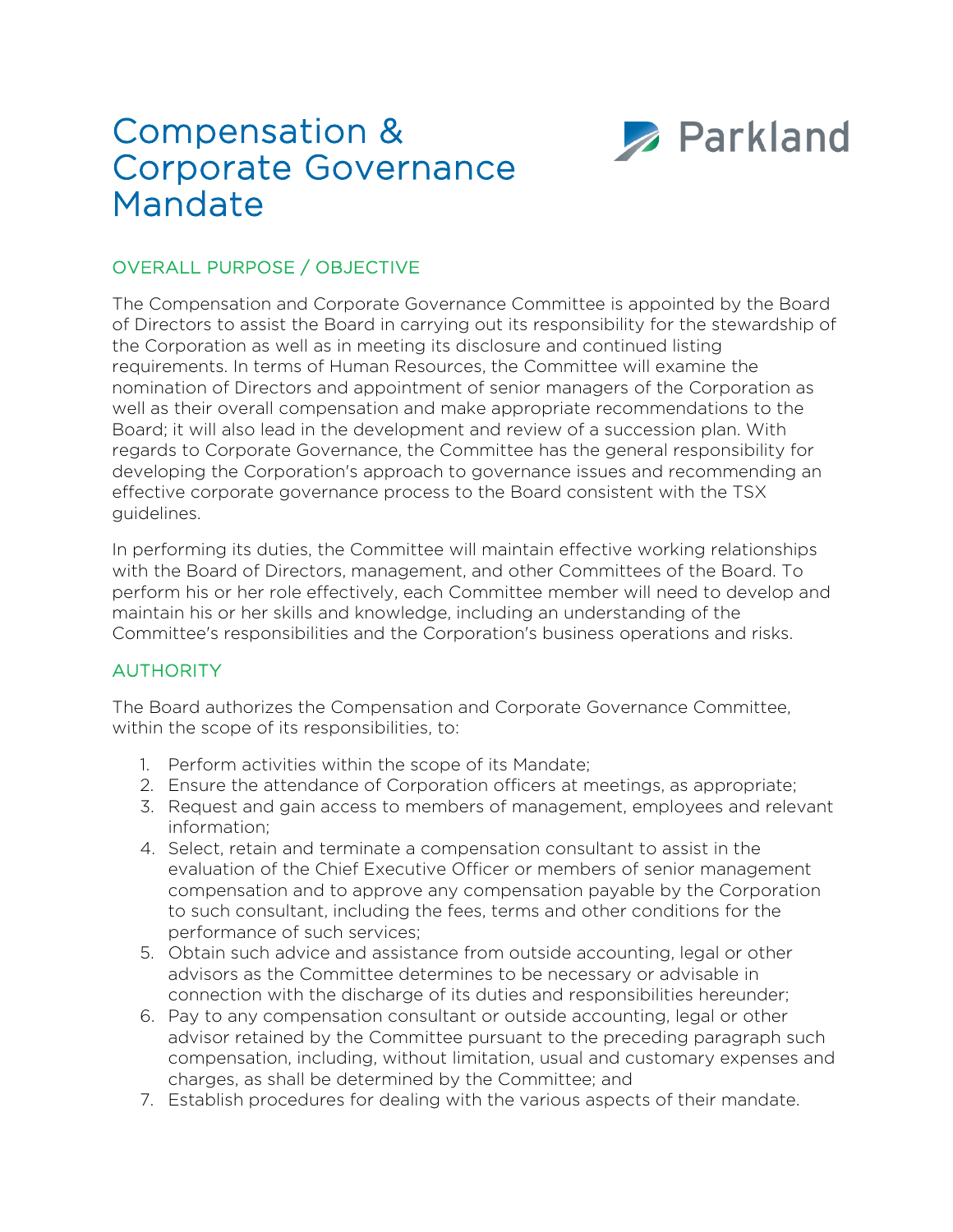## **ORGANIZATION**

## Membership

- 1. The Board of Directors will nominate the Compensation and Corporate Governance Committee members and the chairman of the Committee who will be an independent Director. In the absence of the Chairperson, a member of the Committee can act in the capacity of the Chair provided the quorum is maintained.
- 2. The Compensation and Corporate Governance Committee shall consist of not less than three nor more than five members. There shall be a majority of independent, non-executive Directors of the Corporation. Replacements are appointed by the Board in case of resignation or vacancy.
- 3. A quorum of any meeting will be two members by telephone or in person.
- 4. Each member should have skills and experience commensurate with the discharge of such duties and responsibilities.
- 5. Members will be appointed for a one-year term of office. However the Board of Directors may, by resolution, from time to time, remove any member of the Compensation and Corporate Governance Committee, with or without cause, or add to or otherwise change the membership of the Committee. A member of the Committee shall ipso facto cease to be a member of the Committee upon ceasing to be a director of the Corporation.
- 6. If and whenever a vacancy shall exist on the Committee, the remaining members may exercise all its powers so long as a quorum remains.
- 7. The secretary of the Committee will be the meeting secretary, or such other person as nominated by the Board.

## **Meetings**

- 1. Notice of the time and place of every meeting may be given orally, in writing, by facsimile or by other electronic means to each member of the Committee at least 48 hours prior to the time fixed for such meeting. A member may in any manner waive notice of the meeting. Attendance of a member at a meeting shall constitute waiver of notice.
- 2. Meetings shall be held not less than twice a year at the call of the Chair. Teleconferences, although not the preferred meeting method, are acceptable.
- 3. Special meetings may be called by the secretary of the Committee on the direction of the Chief Executive Officer and one member or any two members of the Committee.
- 4. The secretary shall circulate the Agenda and supporting documentation to the Committee members a reasonable period in advance of each meeting.
- 5. The Committee invites the Chief Executive Officer, the Board Chair and, as necessary, any other resource person except during a camera period where only the Committee members are entitled to attend. The Chair shall have the right to determine who shall and who shall not be present at any time during a meeting of the Committee.
- 6. The secretary of the Committee shall circulate the minutes to members of the Board after approval of such minutes by the Chair.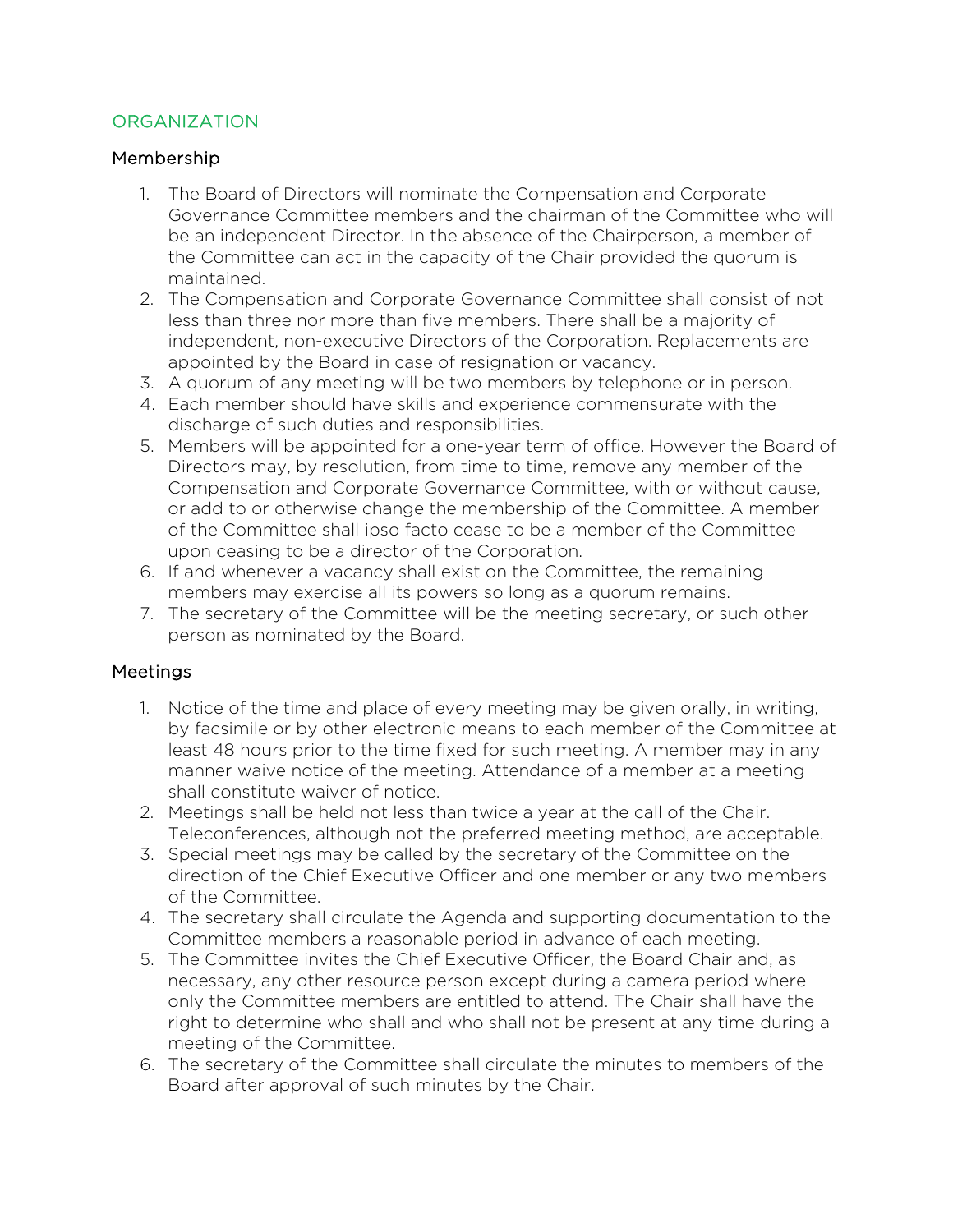7. As a minimum, the Chair of the Committee (or another member of the Committee) shall attend the Board meeting at which a Committee report is tabled.

# ROLES AND RESPONSIBILITIES

The Compensation and Corporate Governance Committee will:

#### Human Resources

- 1. Review the Human Resources policies and the organization of the Corporation, including employment, compensation, training and development;
- 2. Review and approve corporate goals and objectives relevant to the compensation of the Corporation's President and Chief Executive Officer, evaluate the performance of the Chief Executive Officer in light of those goals and objectives, report the results of such evaluation to the Board and set the Chief Executive Officer's compensation level based on this evaluation;
- 3. Oversee the engagement and termination, and the promotion and compensation of Senior Management reporting directly to the Chief Executive Officer and appointment of all officers of the Corporation, except for the Chief Executive Officer for whom the Committee shall make recommendations to the Board of Directors for its approval;
- 4. Review, once a year or as needed, the human resource and succession planning for the Chief Executive Officer;
- 5. Oversee the Corporation's regulatory compliance with respect to compensation matters;
- 6. Oversee, if and to the extent required by applicable rules and regulations of any securities regulator or stock exchange, a report regarding executive compensation for inclusion in the Corporation's annual proxy circular or other public disclosure documents before the Corporation publicly discloses this information;
- 7. Ensure that the Corporation's governance practices are fully disclosed in the management information circular or AIF, as appropriate;
- 8. Take all reasonable steps to ensure that the Corporation's governance documents, specifically including the Corporation Policies on Business Conduct, the annual management information circular, and all Terms of References and Position Descriptions set out in the Terms of Reference for the Board, this Committee and the other committees are made available to any shareholder on request;
- 9. Review and recommend to the Board the granting of options under any Options or Long-term Incentive Plans;
- 10. Annually review all aspects of remuneration received by Board members, considering peer practices and the duties and responsibilities of the directors;
- 11. Annually review, with the Chief Executive Officer, the Terms of Reference for the Chief Executive Officer and recommend any changes to the Board for consideration; and
- 12. Review and recommend to the Board for consideration any significant changes to the overall compensation program and the Corporation's objectives related to executive compensation.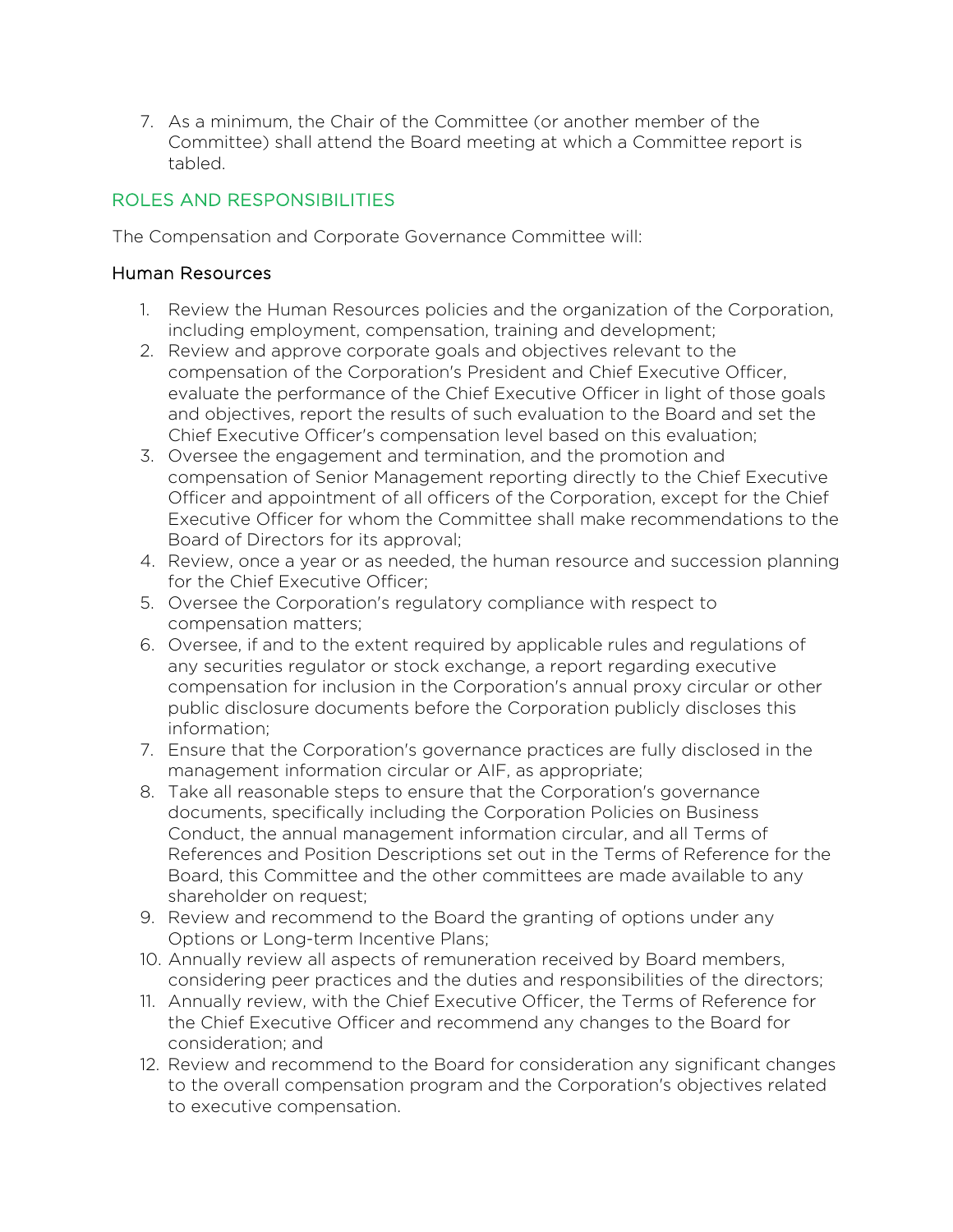## Corporate Governance

- 1. Annually review Board processes and recommend changes to the Board where appropriate. This includes, but would not be limited to, reviewing the following:
	- 1. the strategic direction processes of the Board;
	- 2. the processes for monitoring performance of the Board;
	- 3. the adequate number and duration of Board meetings;
	- 4. the appropriateness of the annual schedule for regular Agenda items for Board meetings; and
	- 5. the appropriateness of the information provided to Directors both before and during Board meetings.
- 2. Regularly review and assess the Corporation's policies on business conduct and ethics and recommend any changes to the Board for consideration;
- 3. Once or more annually, review and assess the position descriptions for the Board Chair, each committee chair and the Chief Executive Officer and, in the Committee's discretion, recommend any changes to the Board for consideration;
- 4. Once or more annually, review and assess the mandate for the Board and each Board committee and recommend any changes to the Board committees or Board, as applicable, for consideration;
- 5. Ensure that all Directors receive the orientation and ongoing training necessary to effectively carry out their responsibilities; and
- 6. Maintain a summary of legislation and other developments affecting the duties and responsibilities of Directors. Review and approve the annual regulatory disclosure of corporate governance compliance, as required.

## Board and Committee Structure and Appointments

- 1. Annually review the size, composition, scope, duties and responsibilities of the Board and its members, Board Chair and Board Committees and recommend any changes where advisable;
- 2. Recommend the establishment or disbanding of Board Committees;
- 3. Recommend the appointment of Board Committee members and Committee Chairs;
- 4. Recommend candidates to fill Board, Committee and Committee Chair vacancies;
- 5. Recommend, when required, a candidate for appointment to the office of Board Chair considering the performance, independence, competencies, skills, financial acumen, and ability to devote sufficient time and resources to his or her duties of the candidate and the Board, as a whole, to ensure effective governance and satisfy applicable law and make recommendations to the Board for consideration;
- 6. Maintain an ongoing succession plan for Board members that takes into consideration the desired composition of the Board; the strengths, skills and experience of current Directors, expected retirement dates; the strategic direction of the organization and the financial market's need for strong independent representation;